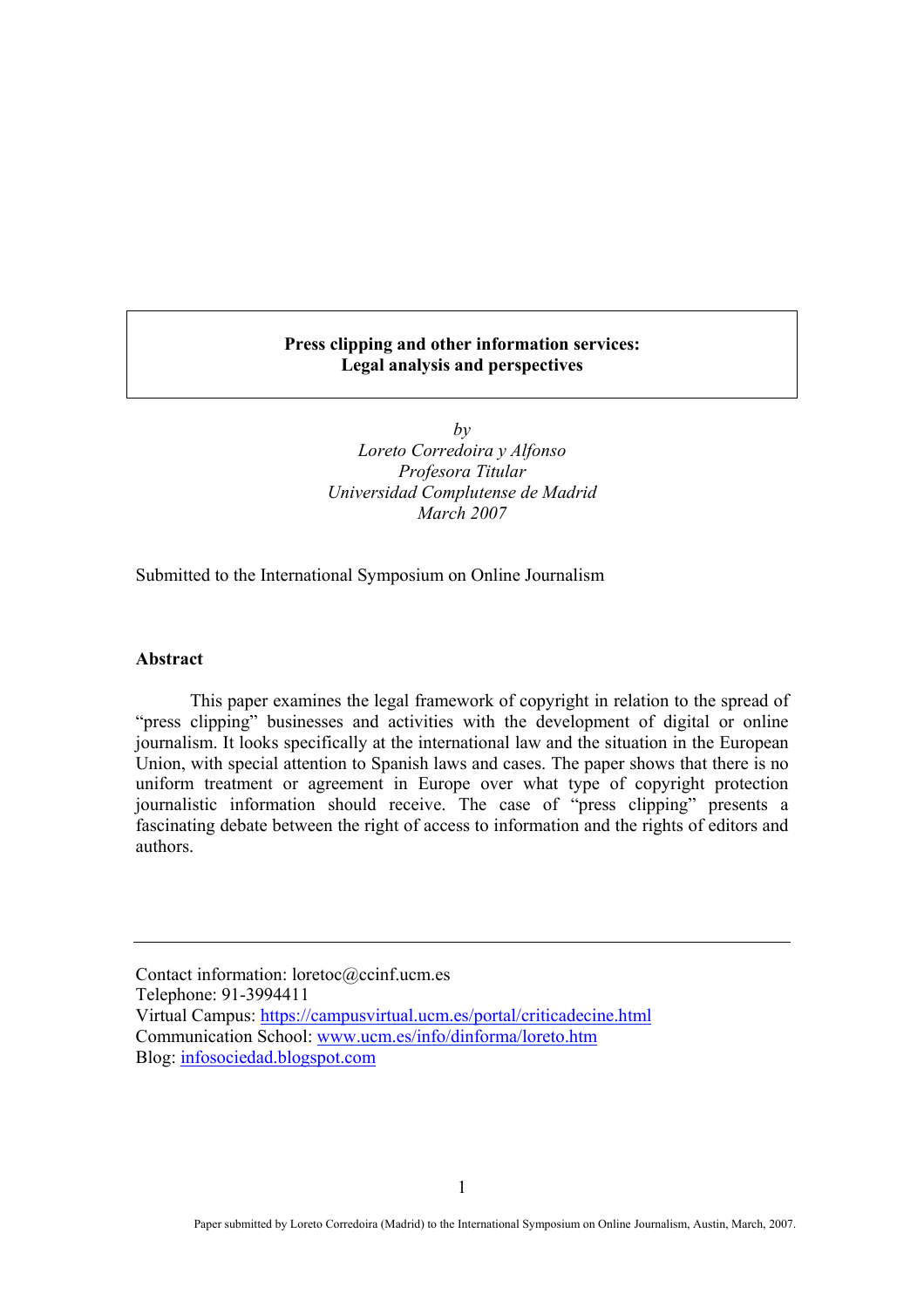#### **1. Introduction**

The copyright (©) is a legal framework, a framework that establishes certain exclusive rights over a work. As Dreier has indicated, a copyright, that for many laypeople is identified with "property rights" associated with tangible goods, can, in fact, be understood in two ways. It can be seen as facilitating the use or consumption of journalistic goods; or it can also be seen as an impediment to open access to information. These two positions are not irreconcilable, though the topic is complex, especially given the expansion of the Internet and digital journalism.

In order to understand the topic, first we will look at the state of "press clipping" activities in Europe. We see the following developments:

- Many newspapers are not just distributed through networks owned by their own companies, but also through third parties over the Internet and other newspaper abstracting services. Some of these services are free while others are paid subscriptions.
- Since the digitalization of newspaper contents, the abstracting and press clipping companies have dramatically increased their business activities since they can offer the content with little effort. When the products are derived from radio or television, they are known as "broadcast monitors." In general, we call all of these "derived information services."
- In recent years, new professional or business initiatives have started whose basis is to select and provide headlines and news to the public based on the contents of the periodicals.
- Without trying to categorize media or derived services, it is understood that (as they themselves affirm in order to difference themselves from others) portals or search engines (such as Google), news "webs" (IBlnews.com, PeriodistaDigital.es), and "clipping" services (in the USA, Cyberalert, e.releases; Acceso or Almaclip in Spain) are all different.
- Within the activities of "press clipping," there are different services—such as "alerts" or emails with news headlines, abstracts reproduced in paper or electronically, the re-editing or subsequent use of news stories, etc.—to which may apply different legal frameworks.
- For a certain clientele of newspaper readers, those who read several papers and, above all, institutions or businesses, it becomes much easier to read a report or abstract than to read the newspaper itself. If you forgive the metaphor, I personally consider that it is like a vitamin complex for those who cannot or do not want to eat right. This tendency not only is legal, but also generates other information businesses. This topic is related to the way in which Internet news readers consume information.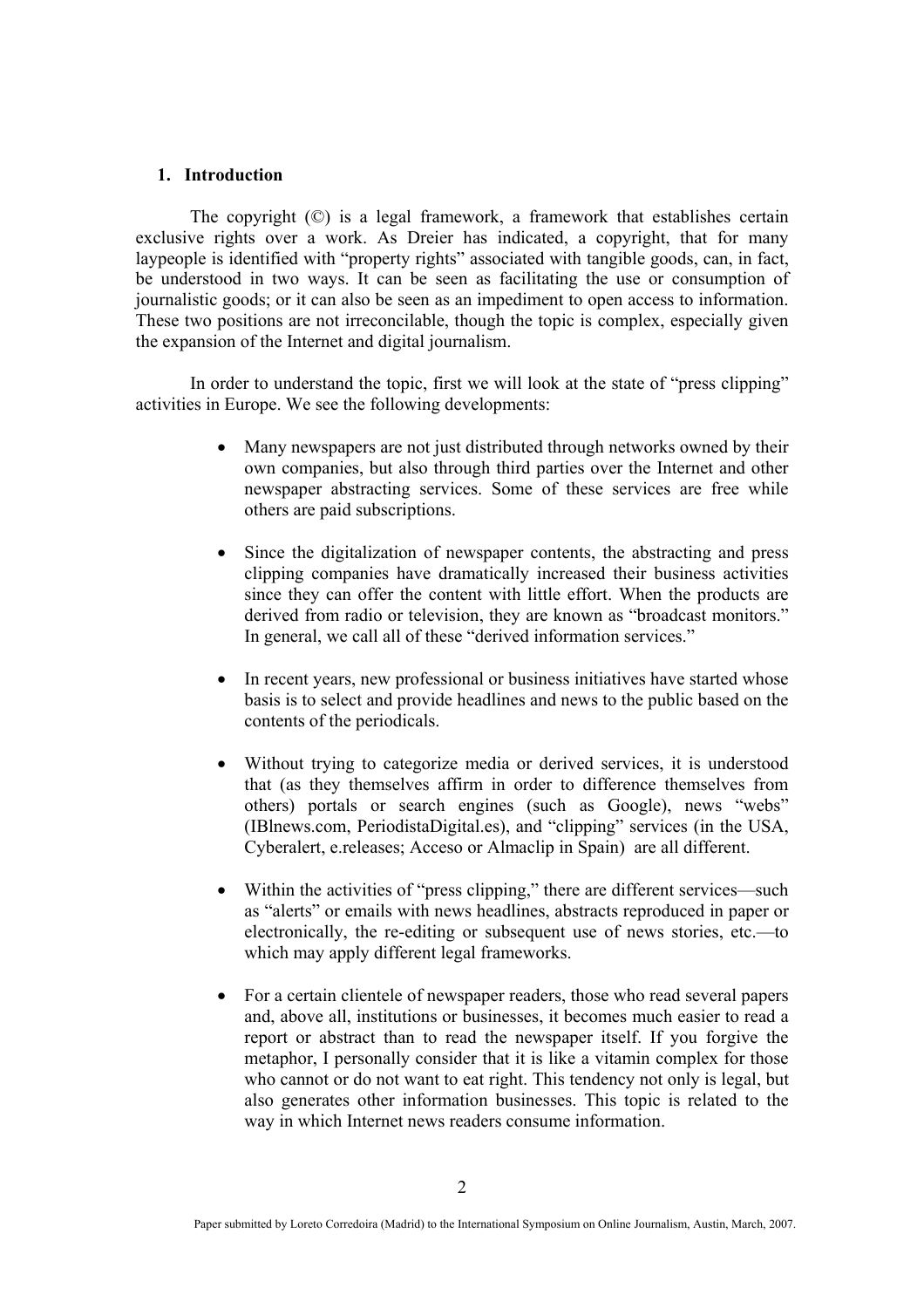• The discussions in public, academic or professional forums of this topic are often painted in exclusionary terms: the authors and editors must be protected or the public must be permitted access to the information. This distortion generates two effects. On one side is confusion, since the rules governing CD or DVDs "taxes" are not the same as just remuneration to authors. On the other side, are actions that produce, especially among the youth, the violation of laws they consider unjust and rigid. We are seeing in the development of youths between the ages of 10 and 18 years a consumption of information and entertainment, often at the limit of what is permitted, which can be democratically and educationally corrosive.

From a legal standpoint, which we will develop more fully, the situation can briefly be described as follows:

- International laws hold that States may establish exceptions or limitations to the exclusive right of reproduction and public distribution with the "aim or purpose of journalistic information" (Berne Convention, Paris Act of 1971, WIPO Copyright Treaty of 1996, and European Union Copyright Directive 2001/29).
- News magazines are considered to be exercising the right of quoting or abstracting in the international realm, or in other words, are considered exceptions to reproduction and exclusive distribution in countries such as the United Kingdom, France, Germany, Denmark, and, of course, Spain.
- Specifically, as an application of this principle, the new Spanish Intellectual Property Law distinguishes "press clipping" with a strictly commercial purpose from other information activities based on quotes from or reproductions of newspapers.
- Since this Law 23/2006 entered into effect, at the end of July 2006, in Spain the relations between clients and fee-based "press clipping" services are changing. In general, now monthly fees or set rates are not charged; rather clients are charged on a per-item basis. It is possible to see an abstract of the information, but the downloading or the printing of the item is charged as a reproduction that the editors must receive compensation for.
- In Spain there have been two attempts by editors of news organizations to legalize a tax or price on these derived services. One, the Gedeprensa case, was not authorized by the courts in 2004; the other, a lawsuit brought by El Mundo against Periodista Digital resulted in unequal effects that we will analyze later.
- In other countries, where this exception is clearly defined, such as Belgium, Google has had to take from the Google News page the news from Copiepress, after it lost a case in the Belgium courts (Ruling on 5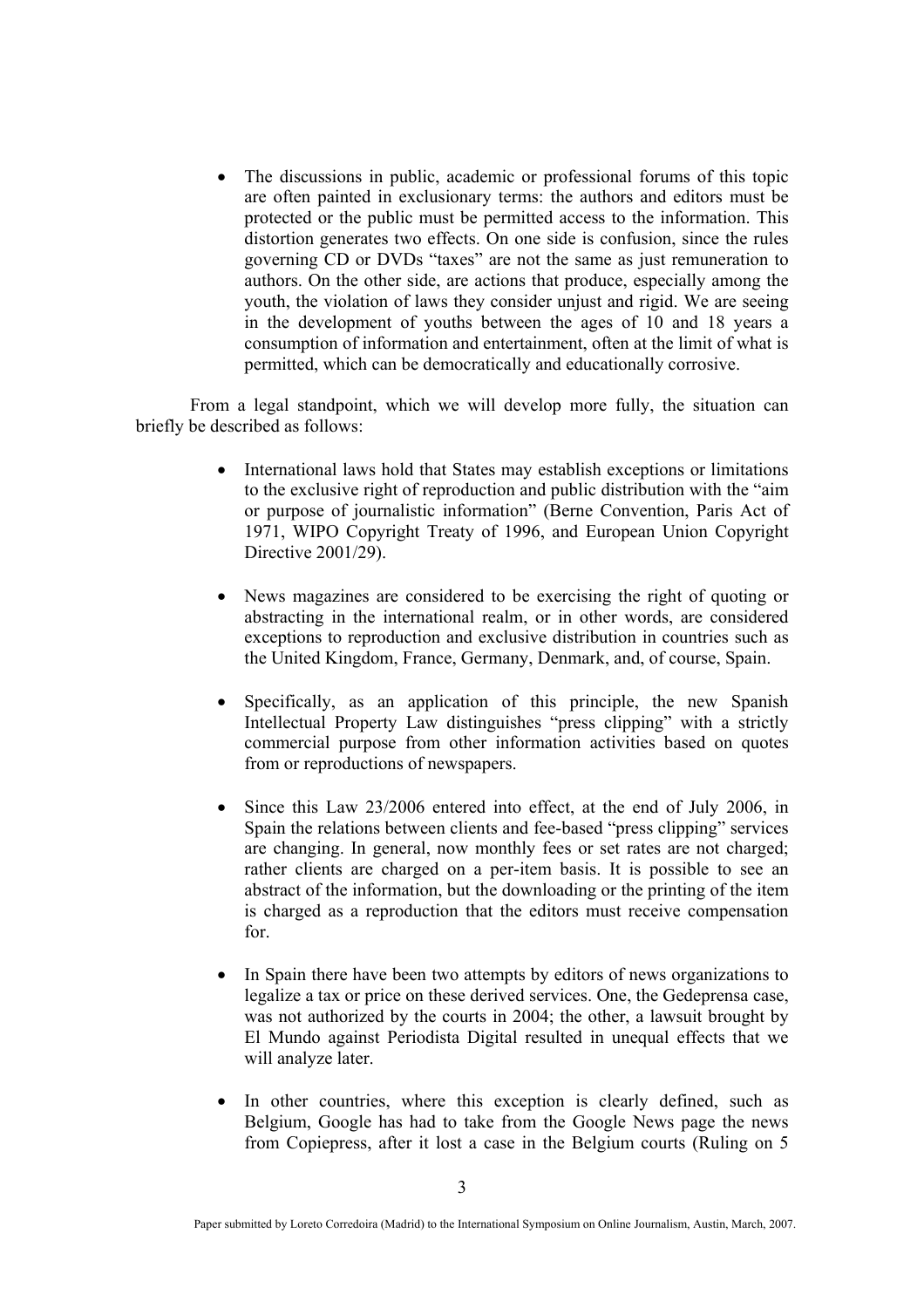September 2006, upheld in 2007). Google also had to come to an agreement with the Associated Press over the supply of news stories.

## **2. International framework of the exceptions and limitations to the rights of news editors and authors**

The Paris Act of the Berne Convention for the Protection of Literary and Artistic Works, brought about by the World Intellectual Property Organization, dates to 1971. At that time in Paris, the original Convention signed in Berne in 1886 was updated to protect the authors of literary and artistic works.

Among the points introduced in 1971 in the Berne Convention that relate to the press we will look at two: the one related to the reproduction and communication in the press of speeches, conferences, etc. (Art. 2*bis*(2)), and above all, the exceptions to the right of reproduction of the author and/or editor for uses related to news of the day and other similar works.

Each of the aspects that we will examine is part of international multilateral agreements or treaties.

## *3. Limitations and exceptions of the Berne Convention*

### *Protection of news of the day and press information*

According to Article 2(8) "The protection of this Convention shall not apply to news of the day or to miscellaneous facts having the character of mere items of press information."

As Ricketson (2003) states, and we agree, "The wording of this Article makes it difficult to discern its purpose. Is it a public policy exception to the Convention in the sense that it excludes news items and reports generally from the scope of the Convention, in the interests of freedom of information? Alternatively, does it embody a juridical conception of the nature of authors' rights, which excludes these items from protection on the basis that they are incapable of constituting literary of artistic works in so far as they embody facts and information that cannot be the subject of protection? If the latter is the correct view, such an exclusion is strictly unnecessary as these items should not, in any event, be covered by the Convention—a point which is now expressly acknowledged in Article 2(2) of the [WIPO Copyright Treaty] and Article 9(2) of the [Agreement on traderelated aspects of intellectual property rights (TRIPS) of the World Trade Organization]." We will examine these treaties later and show that the last interpretation is not correct.

In this case, the declaration contained in the Report of the Main Committee I of the Intellectual Property Conference of Stockholm of 1967 emphasizes that the news and events, as such, are not protected, but, and this is the key, "the articles of journalists or other 'journalistic' works reporting news items are, on the other had, protected to the extent that they are literary or artistic works. It did not seem essential to clarify the text of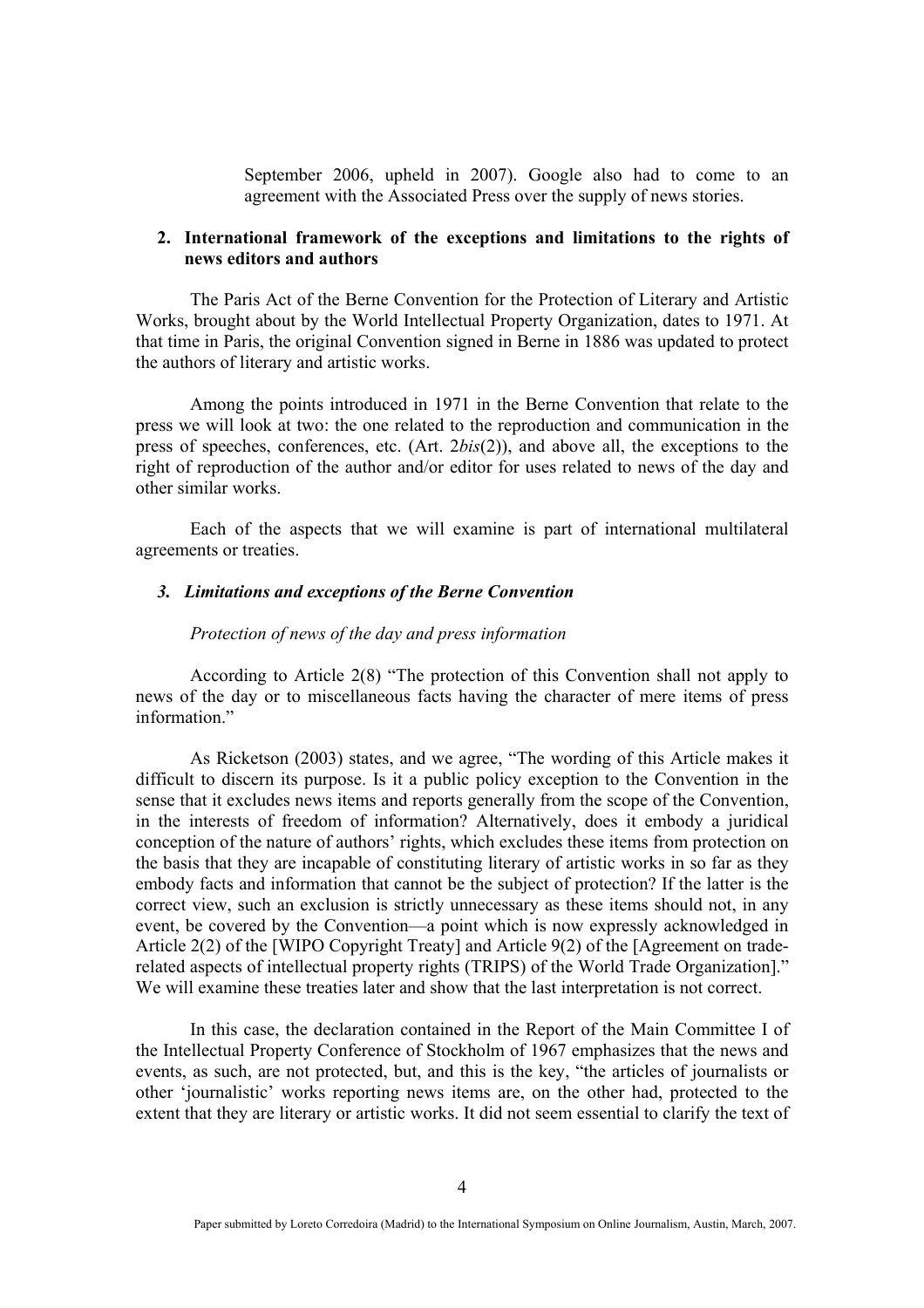the Convention on this point." This is the interpretation that has been included in the texts of different states, that journalistic works are yet another literary work.

## *Right to fair use of quotes*

The Convention does not set limits to quotes, and because of this, it is inferred that this point must be determined on a case-by-case basis, with certain general criteria established, such as the purpose and fair use. The quotation cannot be exhaustive and should be "justified by the purpose."

#### Article 10(1) establishes the following:

*"It shall be permissible to make quotations from a work which has already been lawfully made available to the public, provided that their making is compatible with fair practice, and their extent does not exceed that justified by the purpose, including quotations from newspaper articles and periodicals in the form of press summaries."* 

What does "fair use" or "fair purpose" mean? This expression indicates that the quote should be used for the purpose of analysis, criticism, or commentary. Specifically in the press, it isn't very clear the application of "fair use," because when Article 10.1 refers to "quotations from newspaper articles and periodicals in the form of press summaries" it does so while preserving "some of the wording of Article 10.1 of the Brussels Act, but not without a change in its meaning. The latter provision, in fact, referred generally to the making of short quotations, and then provided that this extended to the right to include such quotations in press summaries. The present wording does not have this meaning and makes little sense: while a summary of a newspaper or periodical Article may include a quotations from that Articles (as envisaged by the Brussels text), the making of the summary is not the same thing as the making of a quotations. It is difficult therefore to know what the present Article 10.1 means when it refers to a quotation in the form of a summary. This is a contradiction in terms, and plays no useful purpose in exemplifying the operation of the provision." (Ricketson, 2003)

The only forms of interpretation that help with this Treaty are the decisions of the dispute settlement panels of the World Trade Organization (WTO). The decisions of the TRIPS are also helpful. For example, one dispute settlement related to the United States, Section 110(5) of US Copyright Act, and published its report on 15 June 2000, considering the exception of "fair use." The law firms that work for editors watch this principle and when a website or "clipping" service violates the fair use principle, they send a familiar complaint letter in the name of the editor or author, that asks for remuneration, with the threat of a lawsuit that would be even more costly.

### *Exceptions in favor of the press*

Since its creation, the Convention has established regulations in favor of the press: see the limitations of Article 2(8) relative to "news of the day" and "events" to which have been made reference. The other regulations related to the use of press information are classified in two broad categories: the use of articles in periodicals or collections of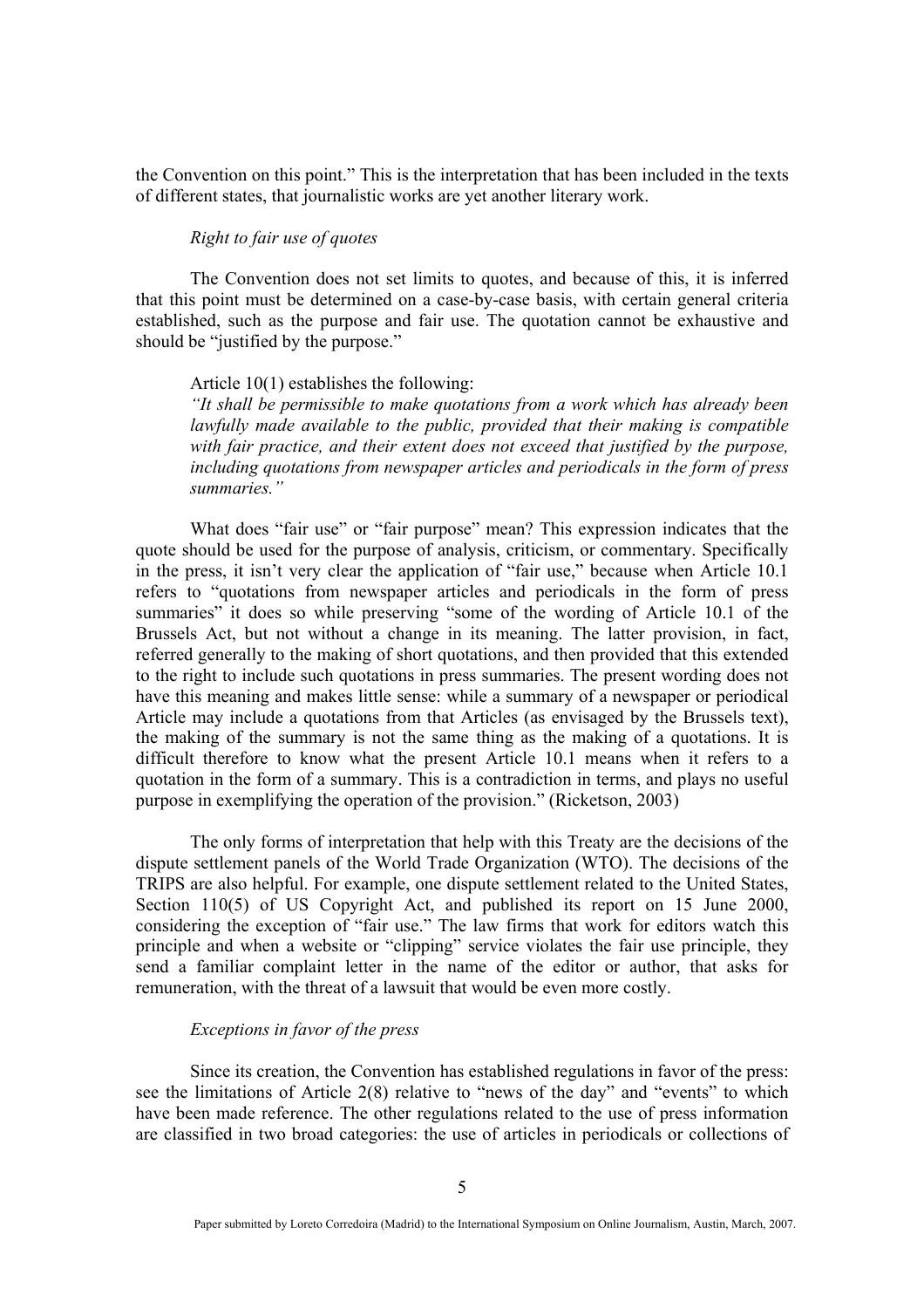periodicals (Article 10*bis*(1)) and the use of works to transmit to or inform the public (Articles 2*bis*(2) and 10*bis*(2)).

*The use of articles in periodicals and journalistic collections (Reproduction)* 

Here we come to the point that interests us the most, even though the solution is not readily apparent. Article 10*bis*(1) says

*"It shall be a matter for legislation in the countries of the Union to permit the reproduction by the press, the broadcasting or the communication to the public by wire of articles published in newspapers or periodicals on current economic, political or religious topics, and of broadcast works of the same character, in cases in which the reproduction, broadcasting or such communication thereof is not expressly reserved. Nevertheless, the source must always be clearly indicated; the legal consequences of a breach of this obligation shall be determined by the legislation of the country where protection is claimed."* 

The flexibility of this Convention, I think that we are in agreement, is excessive, since even though it initially talks about an mandatory exception, actually the right ends up at the mercy of the internal laws each State. In the case of Europe, we must contrast the legal sources that specify how to resolve this obligatory right in Spain and the neighboring countries.

Now we will look at another international agreement that supports the principles of the Berne convention that we have explained.

# *2.2 Exceptions and limits for the press in the WIPO Copyright Treaty of 1996 and its relation with the World Trade Organization Agreement on trade-related aspects of intellectual property rights (TRIPS)*

In the WIPO Copyright Treaty, the limitations and exceptions are dealt with in two ways, and both use the three-step test. The first, based on Article 1(4), is indirect, while the second is more direct in virtue of Article 10. I will briefly comment on these provisions, especially the second one, because they may point out solutions to the conflict between press editors and other press abstracting services as we apply some of the elements of the "three-step" test to authorize or prohibit the use of protected works.

# *Article 1(4)*

This provision directly applies to the right of reproduction, since it requires that Union members comply with the Berne Convention Articles 1 to 21 and the Appendix. In consequence, if a State is not a member of the Berne Convention, it will have to apply the three-step test to the right of reproduction in virtue of Article 9(2) of the Berne Convention. Notwithstanding, it becomes more problematic the effect of an agreement declaration added in 1996 by the same Diplomatic Conference that adopted the text of this treaty and that supports the eventual broadening of the sphere of application of Article 9(1) and 9(2) under the following interpretation: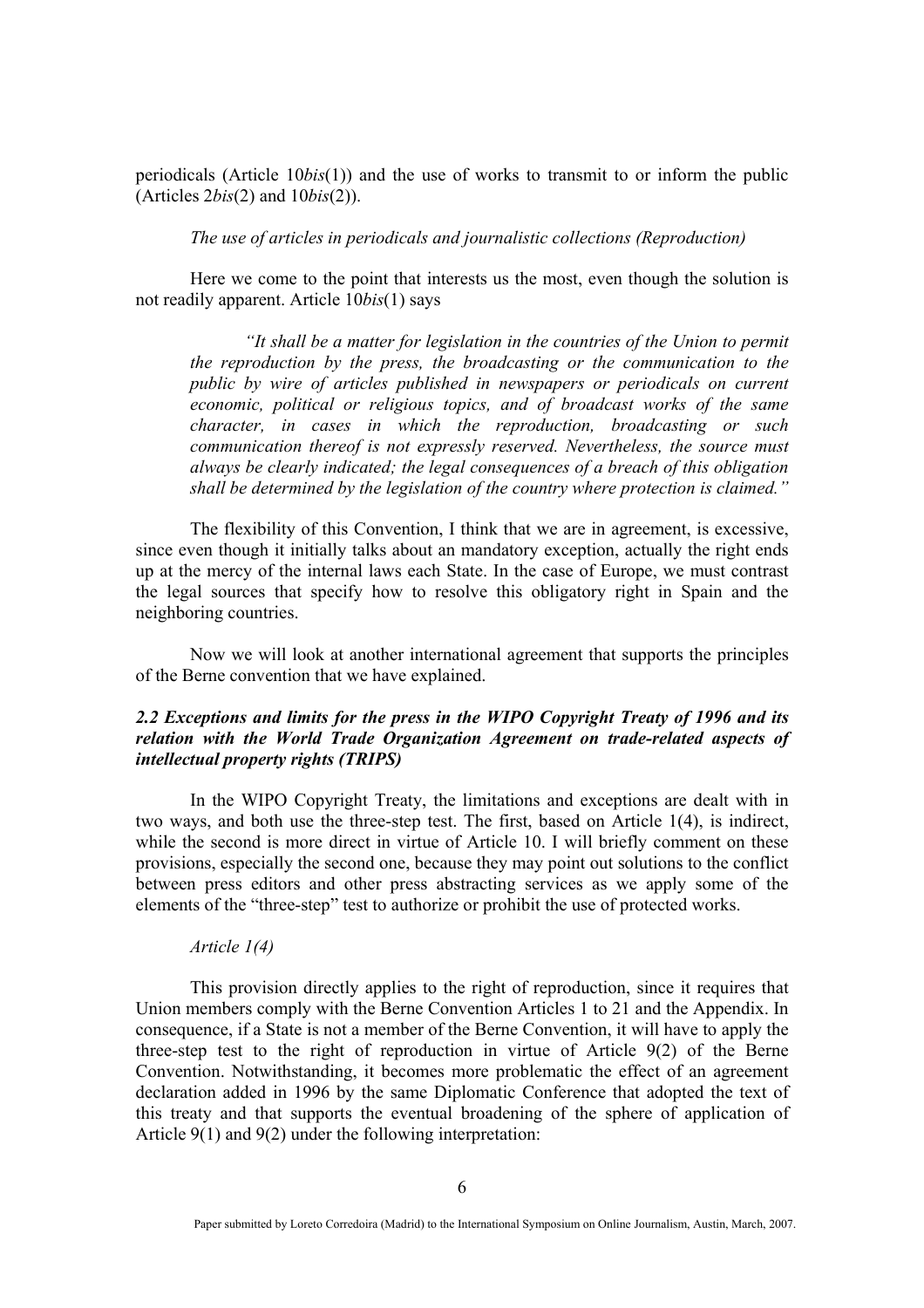*"The reproduction right, as set out in Article 9 of the Berne Convention, and the exceptions permitted thereunder, fully apply in the digital environment, in particular to the use of works in digital form. It is understood that the storage of a protected work in digital form in an electronic medium constitutes a reproduction within the meaning of Article 9 of the Berne Convention."* 

In other words, as well as whatever obligation that those States may have under the Berne Convention, the parties of the WIPO Copyright Treaty require the interpretation of Article 9 of the Berne Convention because they are part of the Treaty. This is in accordance with what was established in that provision previously discussed because of its importance in the sphere of digital journalism.

The articles of the WIPO Copyright Treaty that we examined serve as a subsequent agreement among the signatory parties to the WTO Agreement on TRIPS, with respect that the interpretation of Article 9 of the Berne Convention is part of the TRIPS.

#### *Article 10*

As opposed to Article 1(4), the text of Article 10 clearly contains the three-step test and can have a much broader application than to the simple right of reproduction.

"(1) Contracting Parties may, in their national legislation, provide for limitations of or exceptions to the rights granted to authors of literary and artistic works under this Treaty in certain special cases that do not conflict with a normal exploitation of the work and do not unreasonably prejudice the legitimate interests of the author."

"(2) Contracting Parties shall, when applying the Berne Convention, confine any limitations of or exceptions to rights provided for therein to certain special cases *that do not conflict with a normal exploitation of the work and do not unreasonably prejudice the legitimate interests of the author*."

These criteria, applied to this issue may allow editors to restrict the press abstracting or press clipping businesses, or the information websites. However, the definitive test will be these two criteria (harming of legitimate interests, and the conflict with the normal exploitation of the work).

#### **3. Situation in the European Union**

As can be seen from the previous discussion, the international commercial law permits and creates different legal situations. As Dreier stated, "The European Union has not created a 'copyright' Europe or community, similar to that of the trademark or patent. Moreover, an author acquires a tangled collection of national laws."

Furthermore, the Directive 2001/29 maintains the principle of minimums, by which it permits monopolistic situations over the exploitation of a work by authors or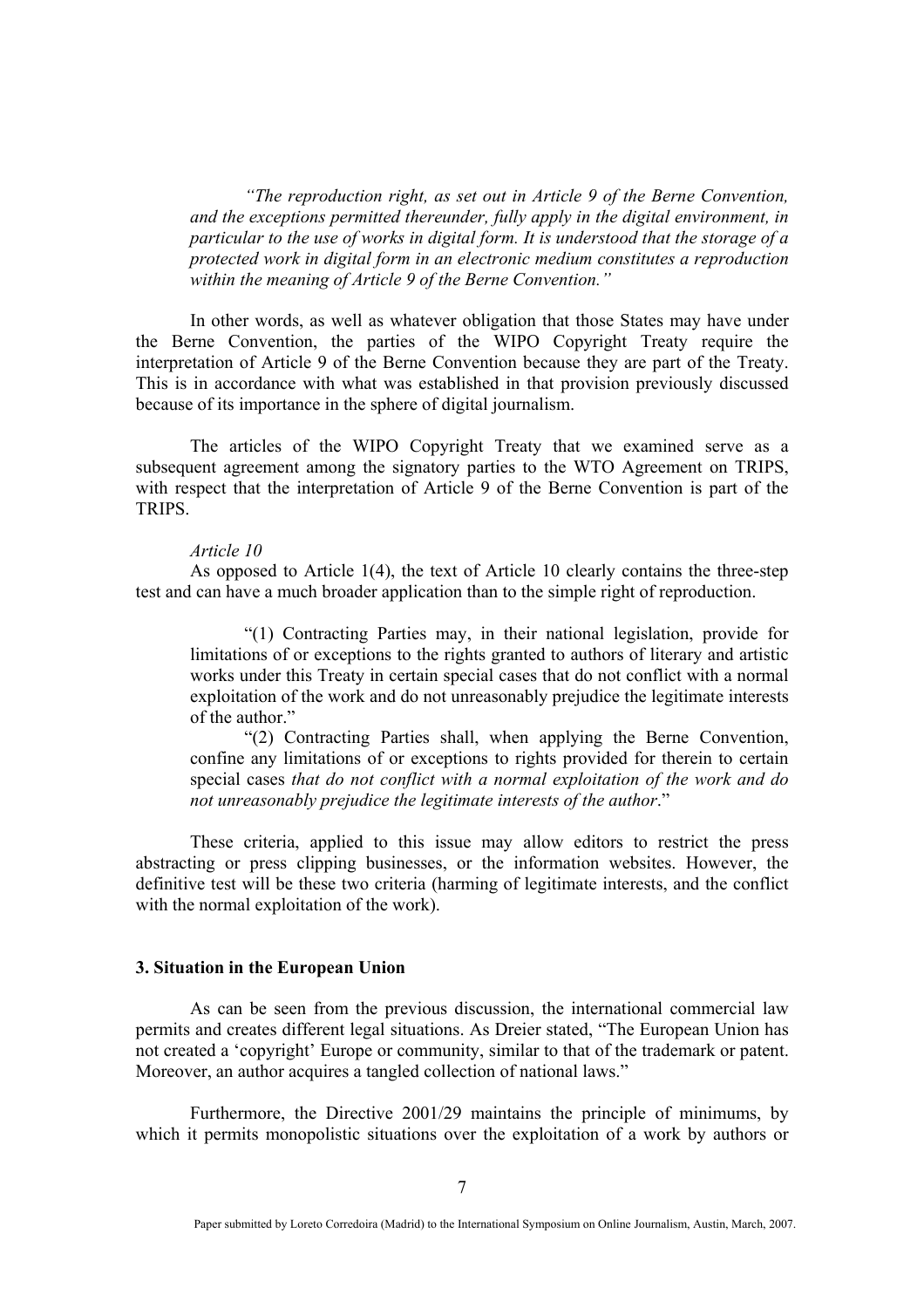editors, even though it greatly opens the field of exceptions. European countries, as will be seen, have similar laws, but certainly have not come to a complete "harmonization" of copyright laws.

In the Directive, the European norm establishes two principles (the emphasis in mine) that have served the countries as an outline to adopt laws that favor the public, or on the other hand, favor editors and producers.

"(32) This Directive provides for an exhaustive enumeration of exceptions and limitations to the reproduction right and the right of communication to the public. *Some exceptions or limitations only apply to the reproduction right, where appropriate.* This list takes due account of the different legal traditions in Member States, while, at the same time, aiming to ensure a functioning internal market. Member States should arrive at a coherent application of these exceptions and limitations, which will be assessed when reviewing implementing legislation in the future."

"(34) *Member States should be given the option of providing for certain exceptions or limitations for cases such as educational and scientific purposes, for the benefit of public institutions such as libraries and archives, for purposes of news reporting, for quotations,* for use by people with disabilities, for public security uses and for uses in administrative and judicial proceedings."

These same points are those that explain the diverse solutions of the European countries, which calls into question the legal "harmonization" that supposedly is happening.

Returning to the international agreements and the Directive, as Diaz Noci says, "the fragmentation of the normative framework is a problem that affects all aspects surrounding information."

Finally, looking at one more point of the Directive, there is nothing that would stop the copyright holders, that is to say, the editors and periodicals, to set up adequate compensation, despite the exceptions noted in the Directive.

"(45) *The exceptions and limitations referred to in Article 5(2), (3) and (4) should not, however, prevent the definition of contractual relations designed to ensure fair compensation* for the rightholders insofar as permitted by national law"

## *Press abstracts*

As we know, the Directive does not detail exactly how press abstracts should be considered, at least not in the way the Spanish law of 1996 and its 2006 revision does. The Directive (Art. 5(3)(c)) differentiates between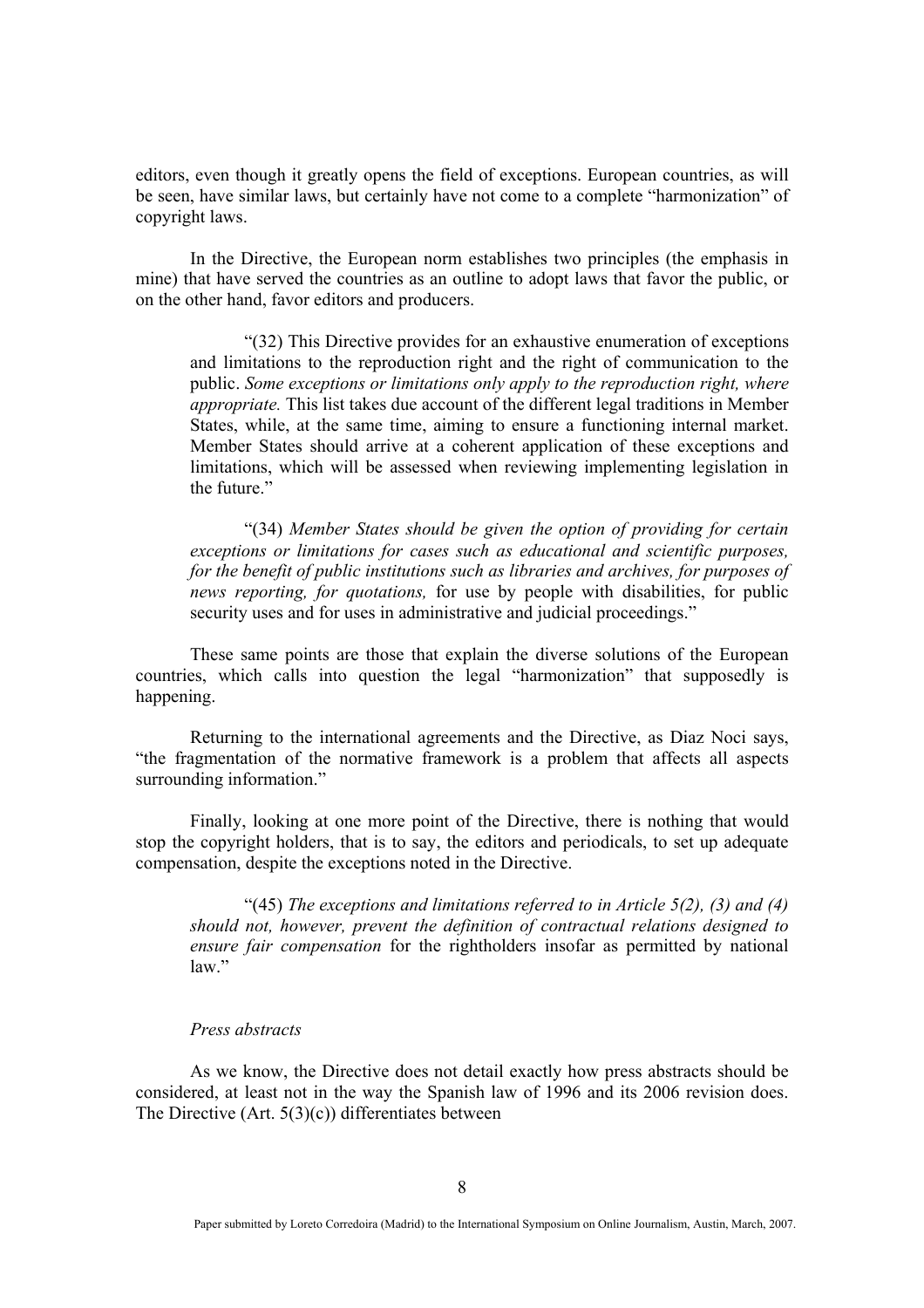"(c) *reproduction by the press, communication to the public or making available of published articles on current economic, political or religious topics or of broadcast works or other subject-matter of the same character, in cases where such use is not expressly reserved,* and as long as the source, including the author's name, is indicated, *or use of works or other subject-matter in connection with the reporting of current events,* to the extent justified by the informatory purpose and as long as the source, including the author's name, is indicated, unless this turns out to be impossible;"

So we have two types of "works" in periodicals with distinct protection:

- "articles on current economic, political or religious topics"
- "works or other subject-matter in connection with the reporting of current events"

In the first case, the condition of use is that the work does not carry the ©. In the second, the work can be used, even if it has the  $\odot$  if the source and author are indicated. As we have tried to establish, there is not a world-wide uniform treatment on how and what kind of protection should be given journalistic information, and these two criteria do not prevent all types of infringement situations that may occur in various countries.

Vincent Porter, in preparatory works during the 1990s on the Green Book that served as a basis for this Directive, and on which I had the chance to collaborate, reflected on the tensions and actions of the "lobby" during all of the process. The unequal situation among countries is based on the idea of if they permit or do not permit the reproduction of works produced in communication media. Even though the tendency is to protect newspapers, that is to say to limit the unauthorized reproduction, the laws allow the use of images, texts, etc., in whatever reporting on current events if the material is relevant and has already been published. As we said before, this is one of the principle exceptions of the Directive 2001 (Art. 5(c)) and current laws.

It should not be forgotten, moreover, that the Directive, and the common right, is not static and may require, with the changes of the market, that revisions are made, and that the application of norms is reevaluated, seeing how it affects the situation in one part of the market. Definitively, the Directives and other European legislative acts are at the service of the antecedent Right of the EU, the treaty signers. With regards to the Internet and digital media, to project a legal system onto future markets results, in any case, imprudent and not adapted to reality.

One case initially foreseen in a way in the Directive and that now is being reviewed is the licensing regarding the rights of the author in new musical services based in Internet (Webcasting, etc.). It is very probable that, with the growth on on-line video, what will be modified will be the parts regarding broadcasting, and the center of attention of the information businesses will shift toward convergent platforms of the press, radio, and television.

*Comparison of European countries*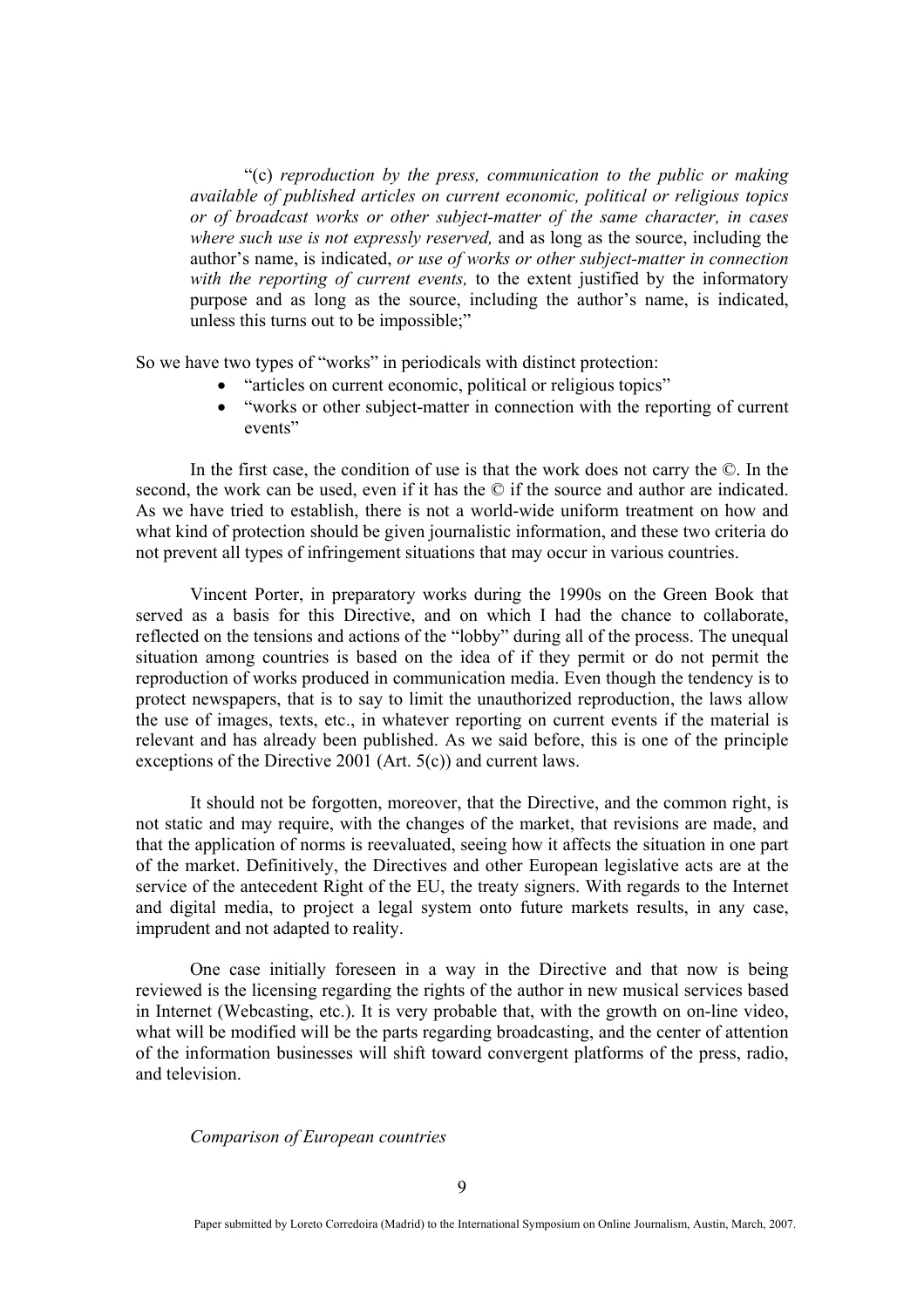|                                            | <b>Authorized use</b>                                                                                                                                                                                             | <b>Prohibited use</b>                                                                                                                                                                                      |
|--------------------------------------------|-------------------------------------------------------------------------------------------------------------------------------------------------------------------------------------------------------------------|------------------------------------------------------------------------------------------------------------------------------------------------------------------------------------------------------------|
| <b>United</b>                              | "reporting current events"                                                                                                                                                                                        | "reproducing photographs"                                                                                                                                                                                  |
| Kingdom                                    |                                                                                                                                                                                                                   |                                                                                                                                                                                                            |
| France                                     | "press reviews"                                                                                                                                                                                                   | The<br>government<br>may<br>establish some prohibited<br>uses (Ministry of Culture,<br>CSPLA)                                                                                                              |
| <b>Germany</b>                             | "Newspaper articles and<br>radio<br>commentaries for inclusion in press<br>digests"<br>"For use in reports on current-day"<br>events; extended to cover reports in all<br>kinds of media, including the Internet" |                                                                                                                                                                                                            |
| <b>Denmark</b><br>Portugal<br><b>Italy</b> | "news" (in the copyright framework)                                                                                                                                                                               |                                                                                                                                                                                                            |
| <b>Finland</b>                             | "reuse in newspapers"<br>"recording news events"                                                                                                                                                                  |                                                                                                                                                                                                            |
| <b>Spain</b>                               | Journalistic compilations in forms of<br>reviews or press reviews (quotes)<br>The author has the right to receive<br>adequate remuneration                                                                        | Expressly prohibits<br>the<br>compilations of journalistic<br>articles<br>that basically<br>consist of copies of the<br>original articles, and when<br>such activities are done for<br>commercial purposes |

# *3.1. Spanish legal framework after Directive 2001*

Since the summer of 2006 there is a law in Spain that clarifies, more than in other surrounding countries, the rights of editors in the use of quotes or derived uses of the periodicals. As we can see in the comparison of European countries, the situation in Spain is clearer, and in a way, more beneficial to the authors than to the "clipping" services. Moreover, it specifies a right to an adequate remuneration or compensation that can be established through contracts.

We know of various solutions and legal cases, which we will briefly review, that will complete the legal panorama, allowing us to draw some conclusions and establish a plan of action for the various parties involved.

### *The origins of a solution that turned out to not be adequate, GEDEPRENSA 2003*

In 2003, a conflict arose between the editors of the press and the "press clipping" businesses or web sites, based on news items from 2002. The press editors wanted to challenge the right to quotations of the Spanish Intellectual Property Law that was in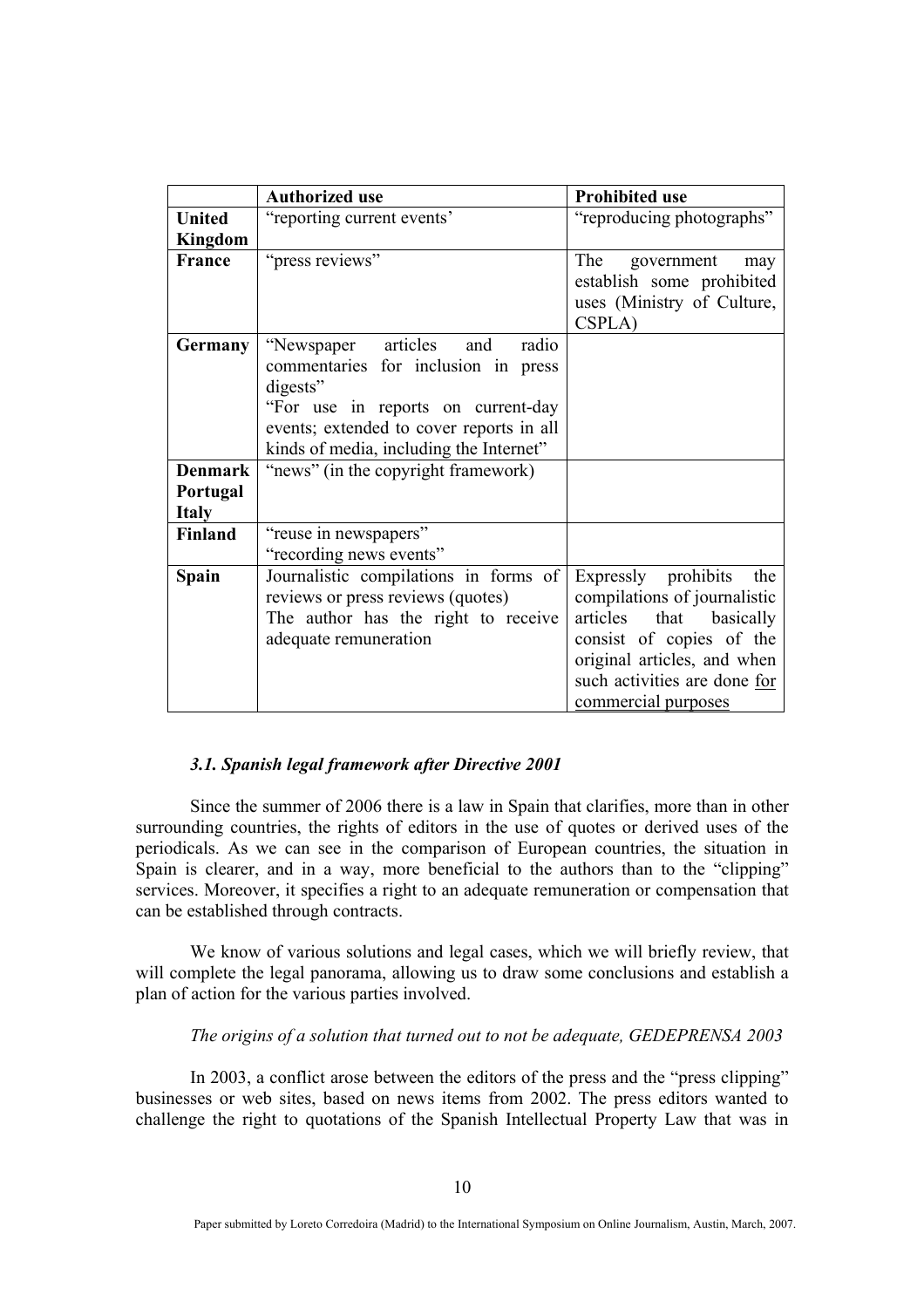force (Law 16/1996, Reworked text of the 1987 Law), setting out the creation of a company called GEDEPRENSA that would develop press abstracts.

According to the ruling of the Tribunal de Defensa de la Competencia (Court in Defense of Competition) on May 13, 2004, the organization was not allowed to go forward. The editors' plan—that to my understanding was not well developed—was denied because it was an agreement that could undermine free competition and "close off" the use of abstracts by other competitors. The underlying issue, if there is or is not a right to remuneration for a derived work, in any case, was left unresolved.

The legal framework of this issue relative to the right to quote are Articles 11 ("derived works") and 12 ("Collections, Databases") in the Intellectual Property Law, which have been maintained intact in the new revision. According to Articles 11 and 12, indices and collections of other works are protected now that these new works (as indices of press abstracts, web sites of links, etc.) are considered derived works, that is to say works created on the basis of original works by others.

The key to the arguments of what GEDEPRENSA asked for is the question if press journals are derived works, then their contents can be created without harm to the copyright holders of the original work; or, in other words, if these derived works should have the same rights as the original work (newspapers, electronic versions, etc.).

Copiepresse, on the other hand, the development company for the rights of authors of the Belgium editors had better fortune, in part because a technical report requested by the court, said that in the case of Google News, the advertising was not included, which was an important part of the benefit to the editors. This ruling was upheld in February 2007. The arguments appear to be better worked out than the Spanish periodical editors' arguments in their case.

The arguments of GEDEPRENSA would have been more solid if they had considered the three-step criteria of the WIPO Copyright Treaty and the TRIPS, always demonstrating that the derived use of periodicals, with the sole exception for information, severely damages the authors' rights to compensation or exploitation of their works.

This would not have been a difficult example, given the "photocopy" debate that happened in Spain after the Intellectual Property Law of 1987 since this proves the damage to the book publishing business with the spread of photocopy machines.

# *El Mundo v. PeriodistaDigital, Commercial Court No. 2 of Madrid, 2006*

Another case was decided on June 12, 2006, between Unidad Editorial SA, and MUNDINTERACTIVOS, SA, against PERIODISTA DIGITAL S.L. These companies asked the Judge for compensation for the "reproduction of contents of their publications in the web of periodistadigital.com," probably hoping that with the law under revision the Courts would consider the "link to the page of Elmundo.es" as plagiarism or illegal reproduction. This did not occur.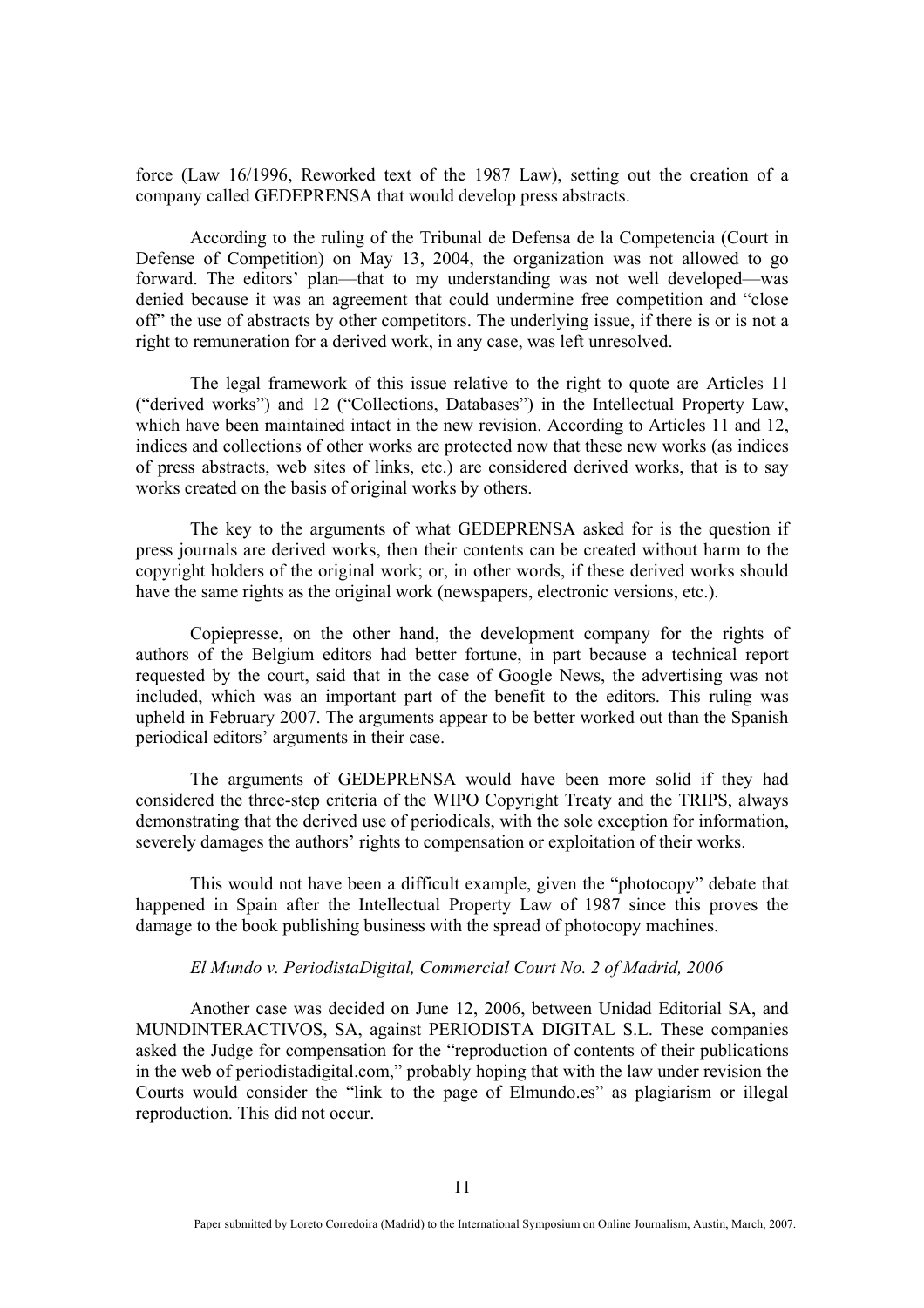The references by the defense of El Mundo S.A. to illegal competition (or the "imitation"), as well as illegal acts by Periodista Digital ("plagiarism" and others) lead the Judge of the Commercial Court to deny the claim of both journalistic editors on grounds of previous jurisprudence or "solvencia argumental." The ruling affirms that consumers will not mistake these press abstracts for the original publications based on the difference in prices, that the abstracting service does not discredit the image of the original media, and that the press clipping activity does not try to eliminate the original media that it selects and reproduces.<sup>1</sup>

### *Exceptions or limitations of the use of journalistic information in Spain*

As we stated earlier, there is a legal exception to the © with regards to journalistic information (Art. 5(c) of the Directive).

Let us examine the new Spanish Law, whose Article 7 revises Article 32 of the 1996 Law. The article establishes the right to quotations of "fragments" of other works that have already been published, with the citation of source and original author, on the basis of analysis, commentary, or criticism. Press clipping or abstracts will be considered as falling under this "quotation" provision; however, when compilations are made that basically consist of reproductions of the news articles, and this reproduction is for commercial gain, the author that has not expressly opposed the activity has the right to receive adequate or just compensation.<sup>2</sup> Part 1 is the general principle of quotations, and part 2 is the specific application to the concrete activity of journalism, even though it indirectly refers to the "press clipping" businesses.

The application of this legal principle now is being incorporated into the legalbusiness realm with new means of contracting or developing these rights.

## **4. Conclusions and future prospects on the debate surrounding "press clipping"**

<sup>1</sup> Text in Spanish: "el Fundamento de Derecho 6º que: *"no parece que una revista de prensa sea capaz de inducir a los consumidores a error en relación con el nivel de precios de las publicaciones periodísticas cuyos artículos aquella se limita a reproducir, una vez seleccionados con criterios periodísticos. B) Esto (..) no sólo no desacredita la imagen de los medios sino que más bien realza o potencia la importancia de dichos medios y, por ende, su imagen pública. C) Finalmente, por razones obvias que ni siquiera es preciso pormenorizar, nada autoriza a pensar que la divulgación de una revista de prensa como la que explota la demandada forme parte de una estrategia encaminada eliminar del mercado a los medios de comunicación cuyos artículos selecciona, incluye, reproduce y difunde"*

<sup>2</sup> Text in Spanish: «Artículo 32. Cita e ilustración de la enseñanza.

<sup>1.</sup> Es lícita la inclusión en una obra propia de fragmentos de otras ajenas de naturaleza escrita, sonora o audiovisual, así como la de obras aisladas de carácter plástico o fotográfico figurativo, siempre que se trate de obras ya divulgadas y su inclusión se realice a título de cita o para su análisis, comentario o juicio crítico. Tal utilización sólo podrá realizarse con fines docentes o de investigación, en la medida justificada por el fin de esa incorporación e indicando la fuente y el nombre del autor de la obra utilizada.

Las recopilaciones periódicas efectuadas en forma de reseñas o revista de prensa tendrán la consideración de citas. No obstante, cuando se realicen recopilaciones de artículos periodísticos que consistan básicamente en su mera reproducción y dicha actividad se realice con fines comerciales, el autor que no se haya opuesto expresamente tendrá derecho a percibir una remuneración equitativa. En caso de oposición expresa del autor, dicha actividad no se entenderá amparada por este límite."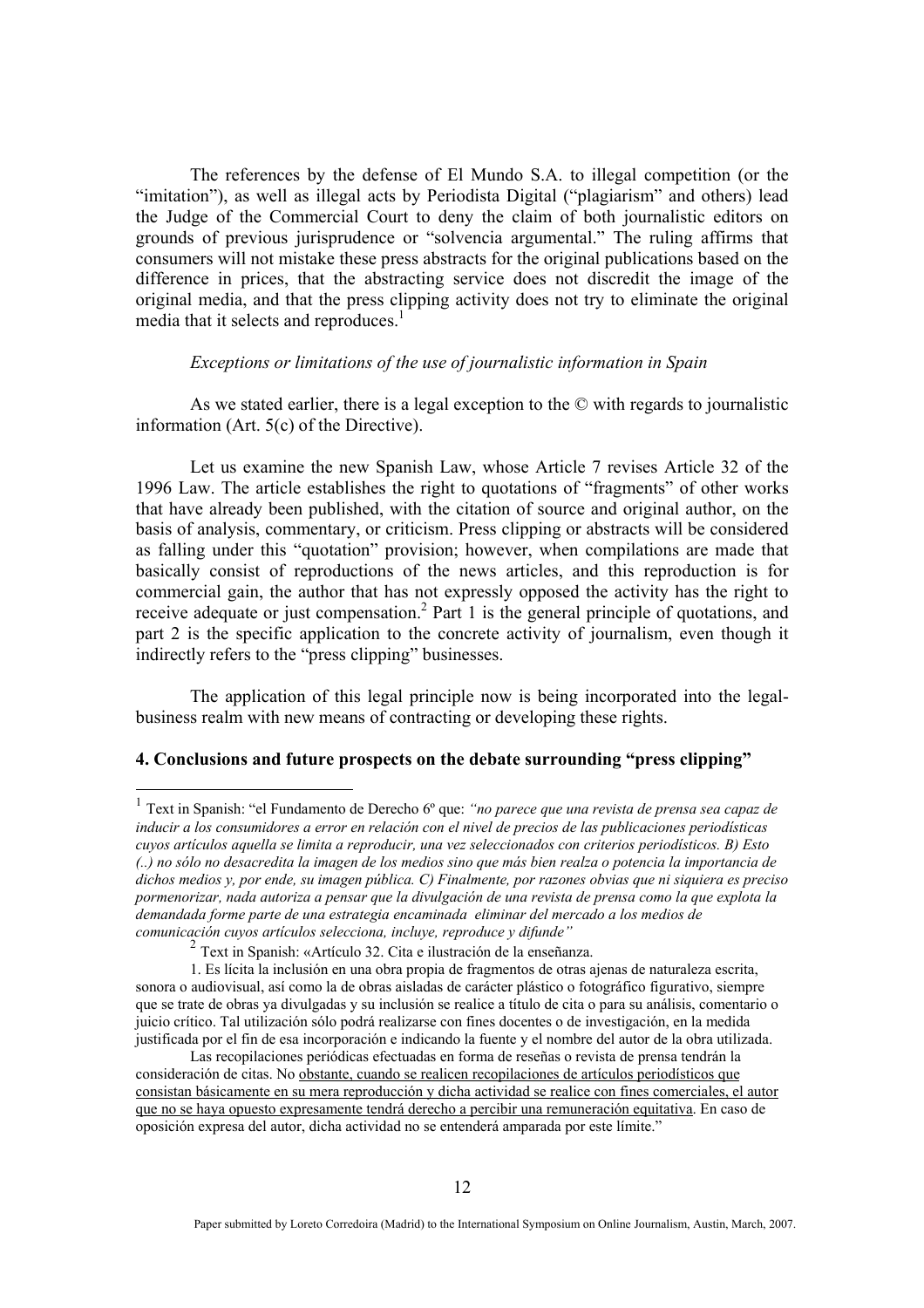The case of "press clipping" presents a lively, fascinating debate between the right of access to information and the rights of editors and authors. This debate is not limited to Spain or Europe, but applies throughout the world.

More than the rights of the authors, journalists, collaborators, or photographers, this topic affects the editors, the owners of the newspapers, magazines or media. I say this always and when the contracts between journalists and editors are regulated and there was also planned use of journalistic works by other media in the business group. Even though this topic—as an agreement between authors and editors—constitutes a challenge to the legal framework for information, we will not examine it more. We will say that the solution to this issue probably may come from a more complete agreement on the rights of the original owners of the media materials.

Let us focus on the concrete issue of this problem: Editors are worried that their goods (newspapers) may be distributed without any type of remuneration; thus they are temped to completely limit or block all reproduction in the market.

Under the threat of losing income, readership, and circulation figures, it is clear the temptation they feel, as Dreier says, to close off all the market. What is initially seen as good—giving to the readers, the classic final users, the possibility of added value—has a great challenge: the growth of possible competitors that develop those niche markets and expand them out of control of the initial producer. These niches that we see have an umbrella of legal protection to their business, and from that, you can see why the editors are worried.

So we can now look at the risks and possibilities in the future.

- It could be bad news for the periodicals that the clients want press information without news, as has now happened in several countries.
- It could also be bad news for all, that the business owners, as they see the disappearance of incentives for their costs and investments, will disinvest in "public goods," concentrating their work in "private goods," and as a consequence, will lower the value of the newspaper, which would be bad for all of the society.

And if this happens, independent of the laws that have been discussed, what will be the problem of exclusion, of not permitting the access to information?

> The most severe problem, which would not happen in the European case, would happen in political and international contexts where there is only source of information, or in markets without plurality of information.

There are some positive prospects in the literature in favor of digital use of copies of periodicals: ecological benefits, or in other words, more forests and fewer trucks contaminating the freeways, but this does not stop the worries of the business people faced with the loss of business, even though it may make them think twice.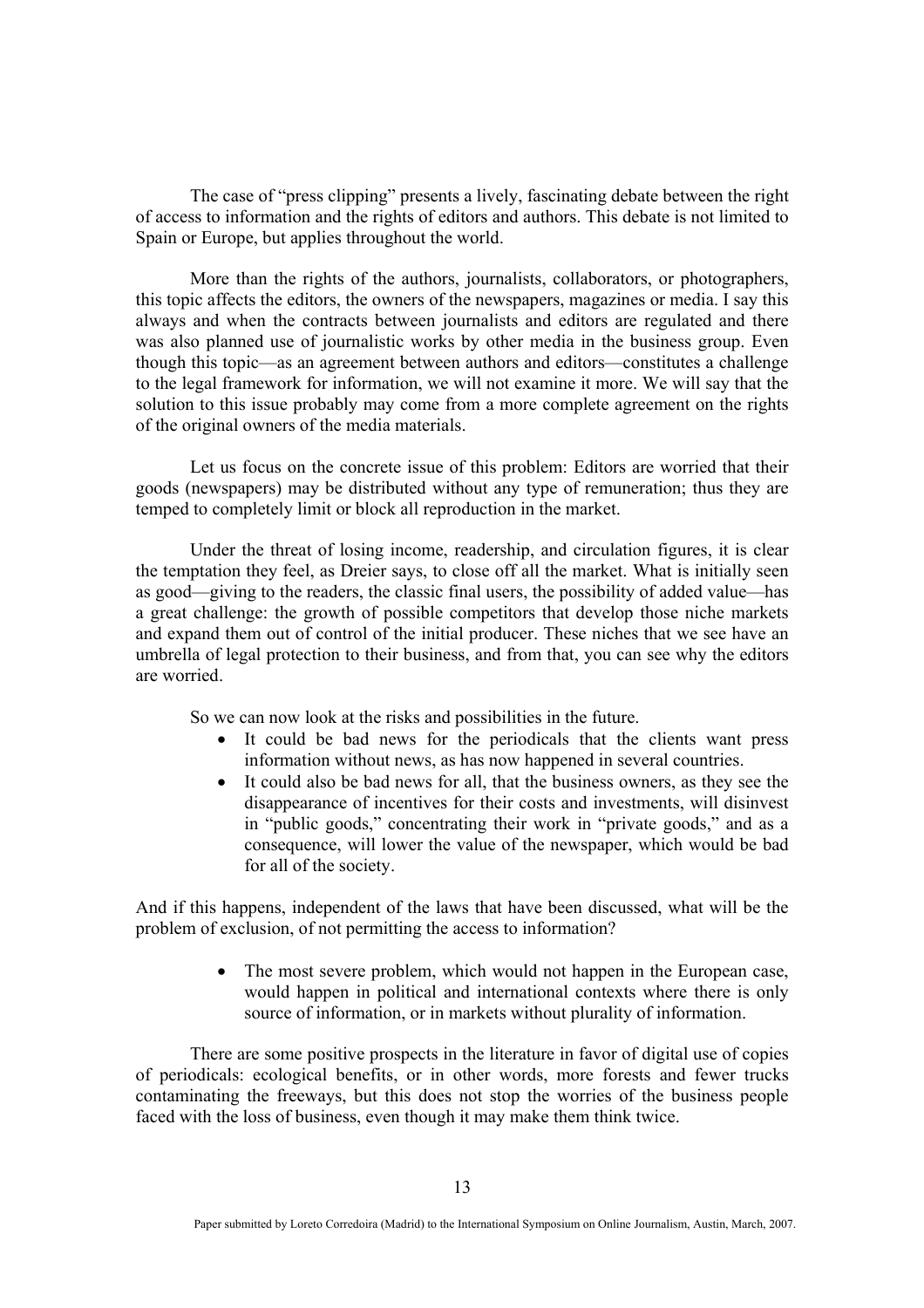Without a doubt, there are solutions for a better future scenario for editors of the press, which can be described as follows:

- Maintain the quality of the periodicals and, from that point, develop agreements with the editorial staff over the exploitation of the published articles or materials; contract with the derived information services (all of those that we have been describing) so that there is just compensation.
- Change the model in the editorial business so that the periodicals and derived services "share" the table, the development of the digital periodicals, an increasing tendency in Internet. The "clipping" services and "broadcast monitoring" services contract with the editorial businesses and these facilitate the use of their contents, in formats already digitalized, for a price.
- Or even better, that the medium itself creates this added service for the new "reader" or types of "readers" and develop more services. They should incorporate into their websites search engines, better databases, groupings of news; they will quickly and easily provide the service that third-parties now do.
- There is an increased interest in more access to the contents of traditional newspapers, and a growing participation in culture by the public and other entities.
- Allow and accept that these third-parties live by the "exceptions" of the copyright that are part of the market, and consider that their added value falls back on the original periodical, giving it more notoriety or publicity.
- In any case, it is not desirable that the periodicals disappear, even for the only reason that there will not be added value in derived services.

It would be necessary that journalistic groups or research institutions study or promote the rigorous study of different factors that may affect the market from these initiatives, such as the loss of readers and circulation, or the loss of sales or income.

It would have to be seen how many consumers in the "sector" of added-value are consumers of derived information services of the daily newspapers. That is to say, who are they and how many are there that prefer to use vitamins and fail to go to the store for basic food. Will they choose to combine both methods, based on lack of time and the presence of economic resources? Why do they do it and what value will it have?